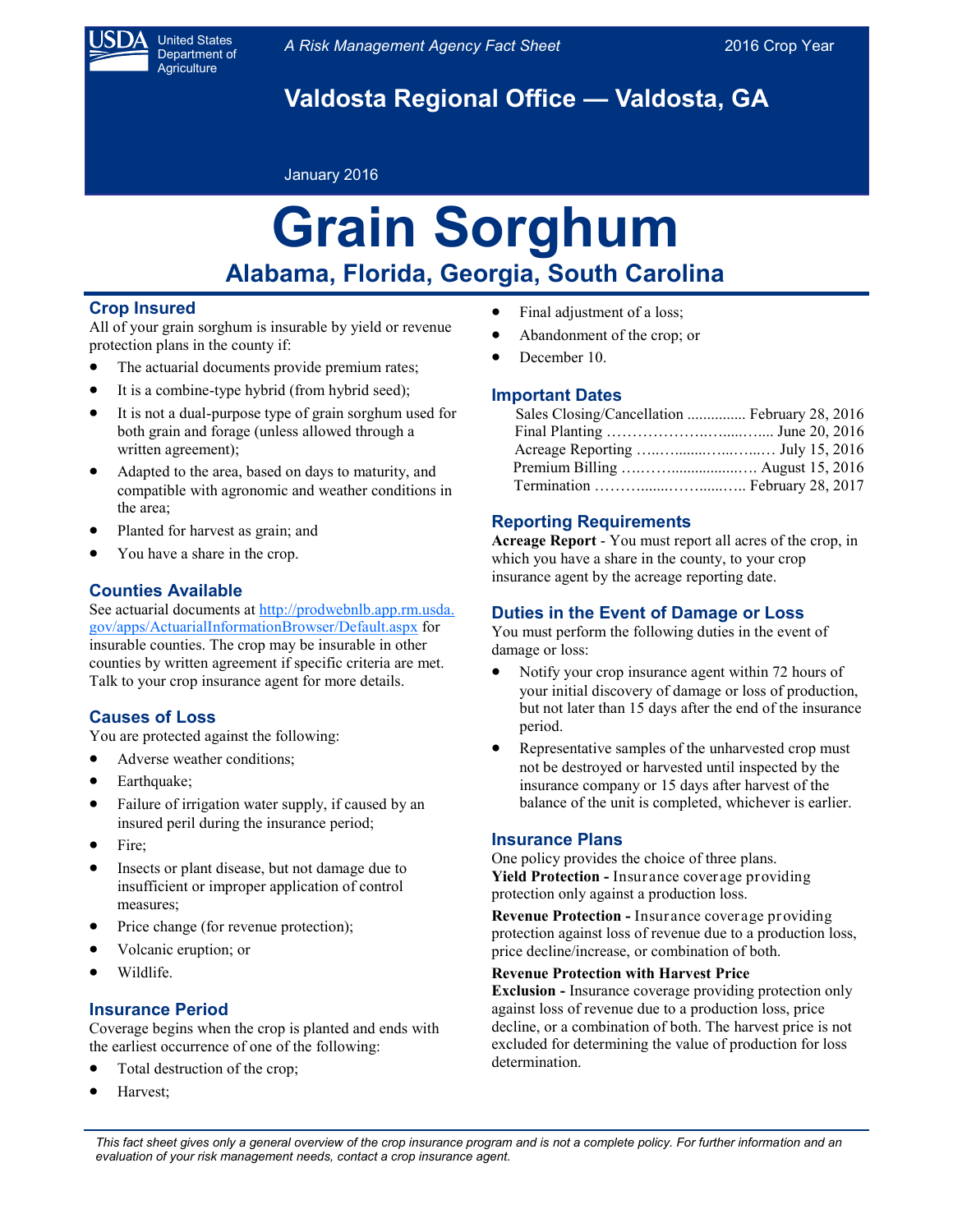# **Definitions**

**Approved Yield -** The average of the actual production history (APH) yields, assigned or adjusted yields, or unadjusted transitional yields that your insurance company calculates and approves.

**Commodity Exchange Price Provisions -** Contains information necessary to set the projected and harvest prices for the insured crop.

**Harvest Price -** Determined from the Chicago Board of Trade average daily settlement price of the December corn futures contract for August  $1 -$ August 31 according to the Commodity Exchange Price Provisions.

**Projected Price -** Determined from the Chicago Board of Trade average daily settlement price of the December corn futures contract for January 15 – February 14 according to the Commodity Exchange Price Provisions. The projected price is used to calculate your premium and any prevented planting payment. For more information talk to your crop insurance agent or see [http://prodwebnlb.app.rm.usda.gov/](http://prodwebnlb.app.rm.usda.gov/apps/ActuarialInformationBrowser/Default.aspx) [apps/ActuarialInformationBrowser/Default.aspx.](http://prodwebnlb.app.rm.usda.gov/apps/ActuarialInformationBrowser/Default.aspx)

**Production Guarantee -** Number of bushels guaranteed, determined by multiplying your approved yield per acre by the coverage level percentage you choose.

**Revenue Protection Guarantee -** For revenue protection only, amount determined by multiplying the production guarantee by the greater of the projected price or the harvest price. If you choose the harvest price exclusion, the production guarantee is only multiplied by the projected price.

## **Coverage Levels and Premium Subsidies**

Coverage levels range from 50 to 75 percent of your approved yield. You may choose one coverage level for all your irrigated acreage in the county and a different coverage level for all your non-irrigated acreage. Crop insurance premiums are subsidized as shown in the following table (for basic or optional units). Your share of the premium is 100 percent minus the subsidy amount. For example, if you choose the 75-percent coverage level, your coverage will be based on 75 percent of your approved yield and the premium subsidy is 55 percent if you have basic or optional units. Your premium share is 45 percent of the base premium (100 - 55 = 45). Talk to your crop insurance agent for enterprise or whole-farm unit subsidies.

| Item                      | <b>Percent</b> |    |                |       |       |    |
|---------------------------|----------------|----|----------------|-------|-------|----|
| <b>Coverage Level</b>     |                |    | 50 55 60 65 70 |       |       | 75 |
| <b>Premium Subsidy</b>    | 67             |    | 64 64          | 59    | 59    | 55 |
| <b>Your Premium Share</b> | $33-1$         | 36 |                | 36 41 | $-41$ | 45 |

Catastrophic Risk Protection (CAT) coverage is fixed at 50 percent of your approved yield and 55 percent of the price election. CAT is 100-percent subsidized with no premium cost to you. There is an administrative fee of \$300 per crop per county, regardless of the acreage.

# **Insurance Units**

**Basic Units -** A basic insurance unit includes all your insurable grain sorghum acreage in the county in which you have 100-percent share and includes any cash-rented land. If you also grew grain sorghum on shares with another entity, that acreage would be a separate basic unit. A premium discount applies.

**Optional Units -** A basic unit may be divided into two or more optional units by Farm Service Agency Farm Serial Number, irrigated and non-irrigated acreage, or organic practice. No premium discount applies.

**Enterprise Unit -** All insurable grain sorghum in the county in which you have a share. Enterprise units are allowed by irrigated or non-irrigated practice. To qualify for an enterprise unit, you must have:

- Yield or revenue protection insurance; and
- At least two farm serial numbers, each having the lesser of 20 acres or 20 percent of the insured crop acreage in the enterprise unit; or
- One farm serial number with at least 660 planted acres.

A variable premium discount and increased premium subsidy apply.

**Whole-Farm Unit -** Available only for Revenue Protection policies with two or more crops. A variable premium discount and increased premium subsidy apply. A separate administrative fee is required for each crop included in the whole-farm unit. Talk to your crop insurance agent for more details.

## **Prevented Planting**

Prevented planting coverage is 60 percent of your production guarantee for timely planted acreage. If you pay an additional premium, you may increase your prevented planting coverage. Talk to your crop insurance agent for more details.

## **Replant Provision**

You may receive a replanting payment if your grain sorghum is damaged by an insurable cause of loss so that the remaining stand does not produce at least 90 percent of the production guarantee and it is practical to replant. The amount of the replanting payment per acre is the lesser of 20 percent of the production guarantee or seven bushels, multiplied by:

- The projected price for your grain sorghum crop; and
- Your percent share.

The production guarantee is applied separately to each crop replanted if a whole farm unit is applicable.

## **Supplemental Coverage Option (SCO)**

This policy endorsement provides additional coverage for a part of your grain sorghum policy deductible up to the 86 percent coverage level. SCO may be added to individual yield or revenue plans. The coverage is based on your expected crop value. The trigger for a loss is based on an area loss in yield or revenue. Talk to your crop insurance